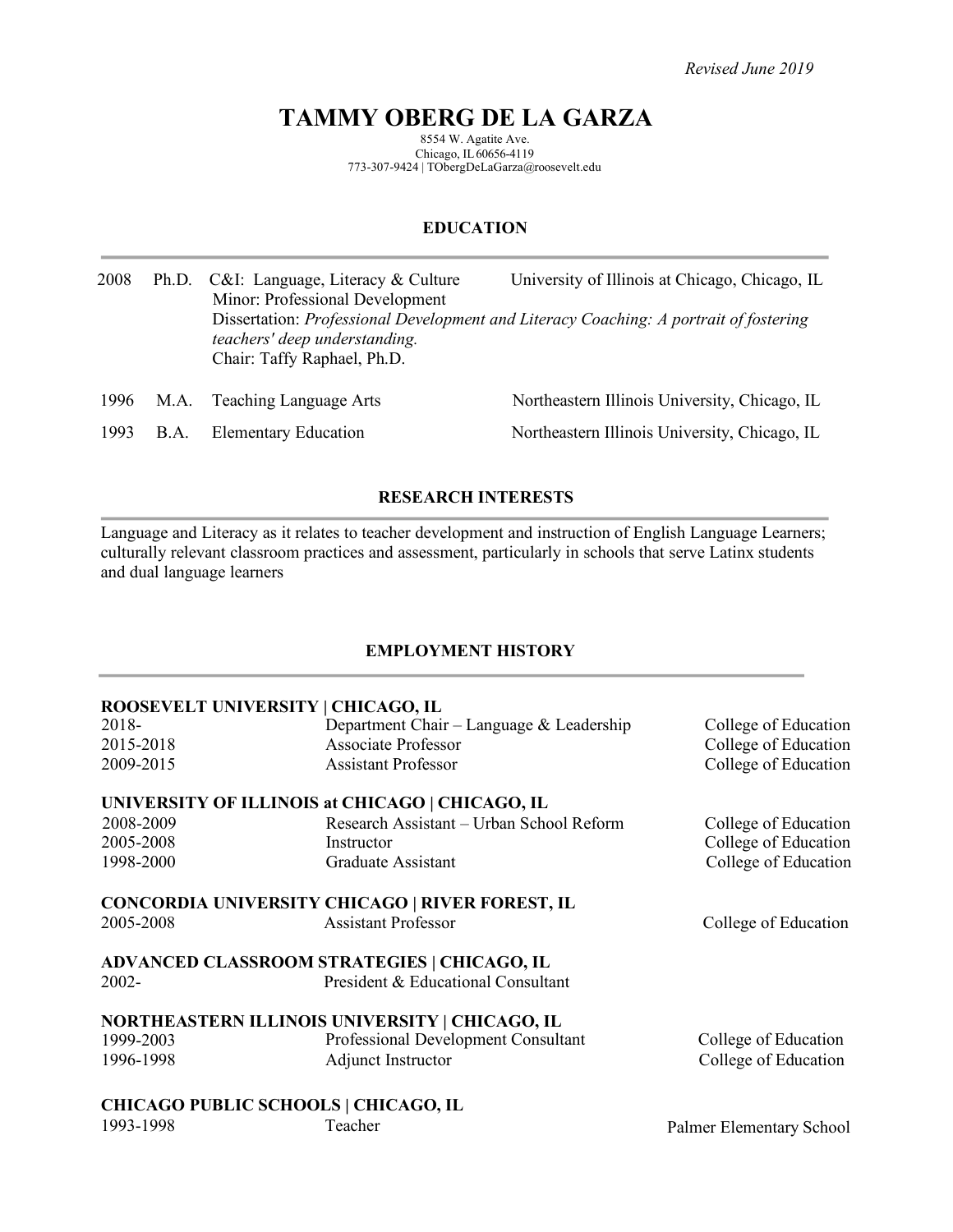## **REFEREED ARTICLES**

- 1. **Oberg De La Garza, T**. & Mackinney, E. (2018). Teaching English in the United States Looking back and moving towards a brighter future. *Studies in English Language Teaching* 6(2), 86-96.
- 2. Dexter, A. L., Lavigne, A. L., & **Oberg De La Garza, T**. (2016). Communicating Care Across Culture and Language: The Student-teacher Relationship as a Site of Socialization in Public Schools. *Humanity & Society,* 40(2), 155-179.
- 3. **Oberg De La Garza, T**., Mackinney, E., & Lavigne, A. (2015). Dual Language Instruction and Achievement: A need and a void in the Midwest. *Mid-Western Educational Researcher Journal*  27(4), 363-382.
- 4. **Oberg De La Garza, T**. (2015). Using photovoice methodology to understand Latino students' access to literacy. *Engaging Cultures and Voices* 7(1), 21-45.
- 5. **Oberg De La Garza, T**. (2015). Braiding Faculty Roles and Responsibilities. *Chronicle of Higher Education*.
- 6. **Oberg De La Garza, T**. & Phillips, K., (2014). Latino English Language Learners: Facing obstacles bigger than language. *The Global Education Journal*, 14(4).
- 7. **Oberg De La Garza, T**. (2014). Serving the Latino community through servicelearning partnerships. *PRISM Journal of Regional Engagement*, 2(2), 33-43.
- 8. **Oberg De La Garza, T.** & Moreno-Kuri, L. (2014). Building strong community partnerships: Equal voice and mutual benefits. *Journal of Latinos and Education*, 13(2), 120- 133.
- 9. **Oberg De La Garza, T.** (2012) Venturing into the language learning experience. *Chicagoland Area Reading Association News*, Fall, 2012.
- 10. **Oberg De La Garza, T**. (2011). The cultural and economic divides of literacy access: Addressing barriers and advocating change. *Journal of Diversity*, 11(1), 177- 191.
- 11. **Oberg De La Garza, T**. (2011). Tailoring professional development to improve literacy instruction in urban schools. *Journal of Language and Literacy Education*, 7(2), 95-104.
- 12. **Oberg De La Garza, T.** (2010). Professional collaboration in an urban school to promote reading comprehension instruction. *The Missouri Reader,* Fall, 2010.
- 13. **Oberg, T**. (1998). Literature circles: One teacher's experience. *Illinois Reading Council Journal,* 26(4), 116-121.
- 14. **Oberg, T.** (1998). Building a learning community: A collaborative process. *Illinois Reading Council Journal,* 26(2), 22-29.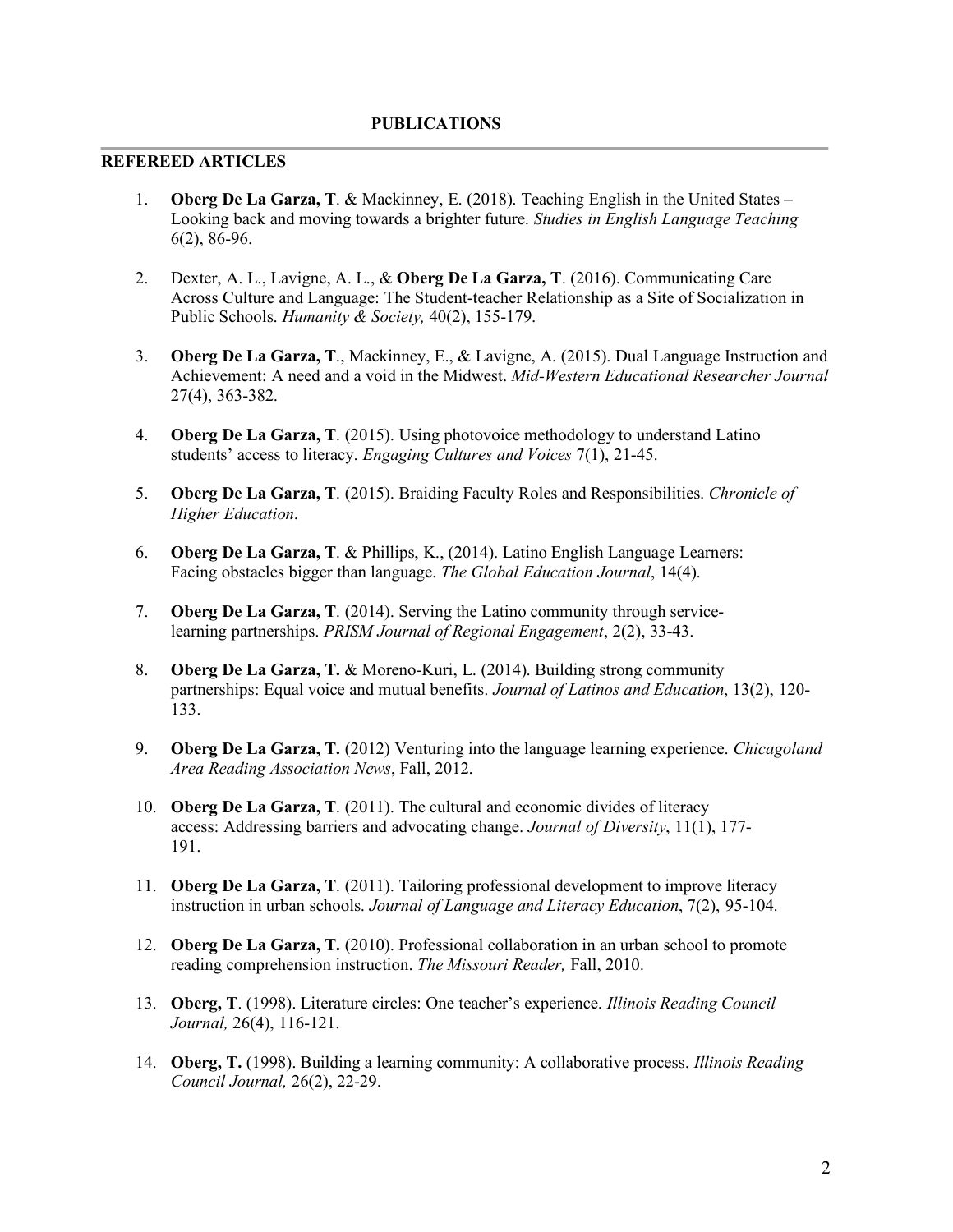## **NON-REFEREED ARTICLES**

- 1. Mackinney, E., **Oberg De La Garza, T.,** & Lavigne, A. L. (2017, Fall). Introducing Roosevelt University's Dual Language Teacher Leadership Program. *Soleado,* 15.
- 2. **Oberg De La Garza, T.** (2015). Jerry Spinelli. *Children's Literature Review Journal*, Vol. 200. Ed. Lawrence J. Trudeau. Detroit: Gale Cenage
- 3. **Oberg De La Garza, T**. (2010). Literacy and power by Hilary Janks. *Educational Review,* August, 2010.

## **BOOKS**

- 1. **Oberg De La Garza, T**., & Lavigne, A. L. (2018). *Salsa dancing in gym shoes: Developing cultural competence to foster Latino student success (2<sup>nd</sup> ed., previously* known as *Salsa dancing in gym shoes: Exploring cross-cultural missteps with Latinos in the classroom*)*.* Chicago: Advanced Classroom Strategies, Inc.
- 2. **Oberg De La Garza, T.** (2016). *Dare to Respect: A novel based on wives who accepted the challenge*. Chicago, IL., Createspace.
- 3. **Oberg De La Garza, T.,** & Lavigne, A. L. (2015). *Salsa dancing in gym shoes: Exploring cross- cultural missteps with Latinos in the classroom* (1<sup>st</sup> ed.). Chicago: Advanced Classroom Strategies, Inc.

## **BOOK CHAPTERS**

- 1. Lavigne, A. L., Mackinney, E., & **Oberg De La Garza, T**. (accepted). Bilingual education in the United States. In D. Fisher (Ed.), Encyclopedia of Education. New York: Routledge.
- 2. Lavigne, A. L. & **Oberg De La Garza, T.** (2015). The practice and evaluation of culturally responsive literacy for English Language Learners in the  $21<sup>st</sup>$  century. In R. Allington and R. Gabriel (Eds.), *Evaluating literacy instruction: Principles and promising practices* (pp. 58–78). New York: Routledge.

## **PROCEEDINGS**

- 1. Policastro, M., McTague, B., & **Oberg De La Garza, T.** (2012). Exploring Student Engagement: What are students telling us about the indicators for successful teaching and learning? Proceedings of the 8th Annual Roosevelt University Mini-Conference on Teaching, April 2012. Chicago, Illinois.
- 2. **Oberg De La Garza, T.** & Ostry, R. (2012). International Professional Development Program: Madrid Science Educators' Experience in Chicago. In ICERI Publications with Candel Torres, I., Gómez Chova, L., & López Martínez, A. (Eds.), Proceedings of the 4th International Conference of Education, Research and Innovation November 14-15, 2011. Madrid, Spain.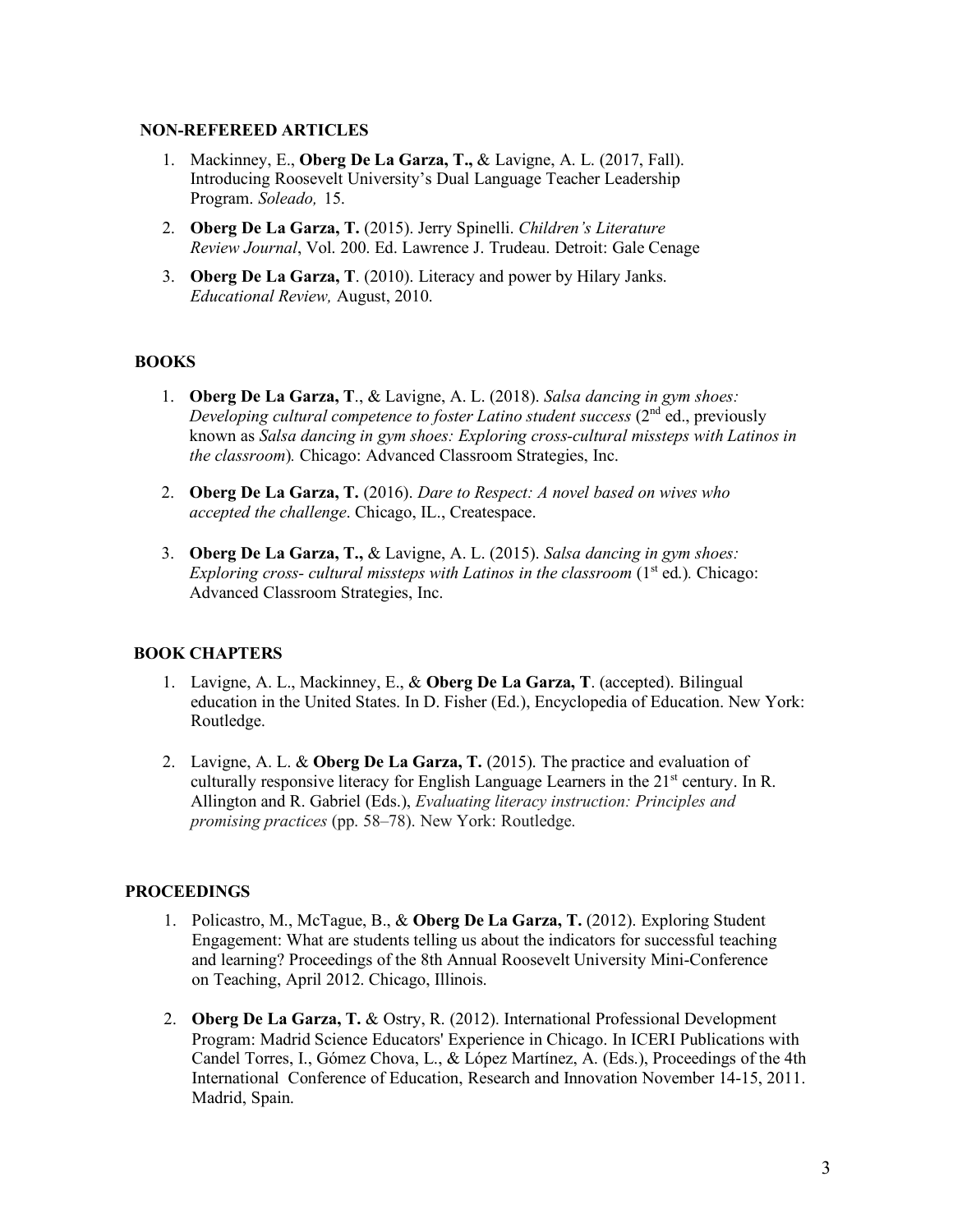3. **Oberg De La Garza, T.** (2011). Exploring the Barriers of Latinos' Access to Literacy and Addressing Change through Community Partnerships. In IARSLCE Editorial Fellows with B. Harrison, B. O'Steen, & P. Clayton (Eds.), Proceedings of the International Association for Research on Service-Learning and Community Engagement 11th Annual Conference, Nov 2 - 4, 2011. Chicago, IL.

# **RESEARCH IN PROGRESS**

- 1. Mackinney, E., **Oberg De La Garza, T.,** & Lavigne, A. Evolving perspectives of leadership in the educational programming of English Language Learners. IRB submission 2/6/18.
- 2. Lavigne, A., Mackinney, E., & **Oberg De La Garza,** T. Dual immersion observation project: Examining teachers' and administrators' perceptions of effective dual language practices. IRB Protocol # 9056 – Utah State University; approved 12/28/2017.
- 3. American Institutes for Research. Education OELA National Professional Program. IRB B&P # 87144 – American Institutes for Research, Washington DC.; approved 9/26/17.

# **PRESENTATIONS**

#### **REFEREED PRESENTATIONS**

- 1. Lavigne, A. L. & **Oberg De La Garza, T.** (2019). *Culturally Responsive Teaching Through the Lens of Dual Language Education*. National Association for Multicultural Education Conference, Tucson, AZ.
- 2. **Oberg De La Garza, T**. (2018). *The Messages We Send.* Illinois Conference for Teachers Serving Linguistically and Culturally Diverse Students: Oakbrook, IL.
- 3. **Oberg De La Garza, T**. (2017). *Advanced Authentic Writing Assessment in Dual Language Classrooms*. Dual Language Education New Mexico Annual La Cosecha Conference; Albuquerque, NM.
- 4. **Oberg De La Garza, T**. (2017). *Balanced Literacy with Bilingual Students.* Illinois Statewide Migrant Education Conference, Lisle, IL.
- 5. **Oberg De La Garza, T**. (2017). *Culturally Relevant Instruction with Latino Students*. Illinois Statewide Migrant Education Conference, Lisle, IL.
- 6. **Oberg De La Garza, T.** (2017). *Writing Workshop with Bilingual Students*. Illinois Statewide Migrant Education Conference, Lisle, IL.
- 7. Mackinney, E., **Oberg De La Garza, T.,** & Lavigne, A. (2017). *Dual Language Education: Promoting Literacy in Two Languages.* Capstone Literacy Conference, Schaumburg, IL.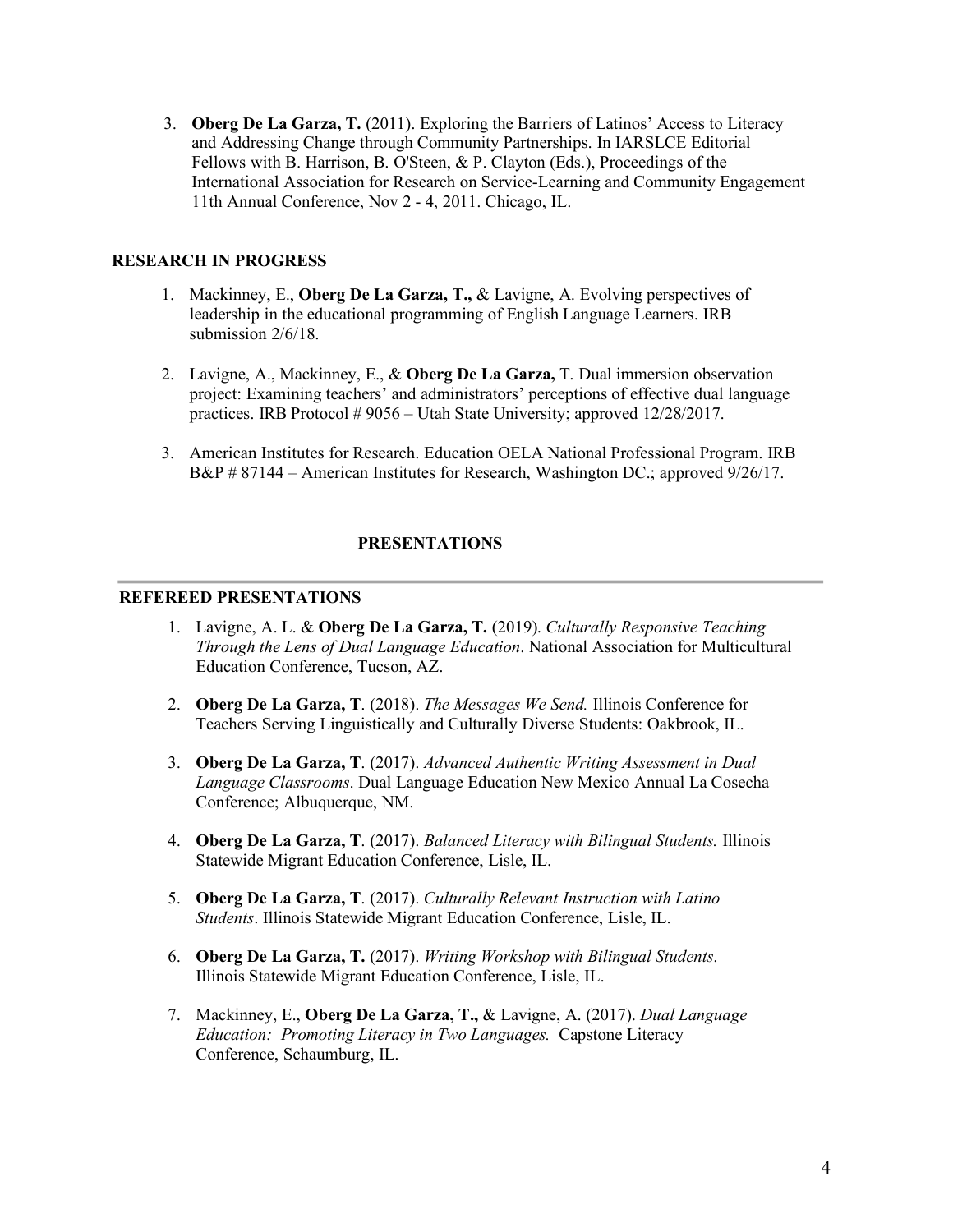- 8. **Oberg De La Garza, T.** (2016). *Authentic Writing Assessment in Dual Language Classrooms.* Dual Language Education New Mexico Annual La Cosecha Conference; Santa Fe, NM.
- 9. **Oberg De La Garza, T.** & Lavigne, A. L. (2016). *Walking a Mile in the Wrong Shoes: Helping Teachers Explore Cross-Cultural Missteps with Bilinguals in the Classroom.* Illinois State Board of Education Annual Conference of Bilingual Program Directors: Oakbrook, IL.
- 10. **Oberg De La Garza, T**. (2015). *Balanced Literacy Meets Cultural Relevance in Dual Language Classrooms*. Dual Language Education New Mexico Annual Cosecha Conference; Albuquerque, NM.
- 11. **Oberg De La Garza, T**., Mackinney, E. & Lavigne, A. (2015). *Developing Dual Language Programs for Educators.* Dual Language Education New Mexico Annual Cosecha Conference; Albuquerque, NM.
- 12. **Oberg De La Garza, T**., Mackinney, E., & Lavigne, A. (2015). *The Expansion of Dual Language Programming in Illinois.* Illinois Resource Center Annual Conference: Oakbrook, IL.
- 13. **Oberg De La Garza, T**., Mackinney, E., & Lavigne, A. (2015). *Existing and Emerging Dual Language Programs in Illinois*. Mid-Western Educational Research Association Annual Meeting: Evanston, IL.
- 14. Mackinney, E., **Oberg De La Garza, T**., & Lavigne, A. (2015). *Towards a Bilingual Illinois: Dual Language Program Development*. Illinois Education Research Council Research Symposium: Lisle, IL.
- 15. **Oberg De La Garza, T.** & Lavigne, A. L. (2015). *Walking a Mile in the Wrong Shoes: Helping Teachers Explore Cross-Cultural Missteps with Bilinguals in the Classroom*. Illinois State Board of Education Annual Conference of Bilingual Program Directors: Oakbrook, IL.
- 16. **Oberg De La Garza, T**. (2015). *Culturally Relevant Instruction with Latino Students*. Illinois Statewide Migrant Education Conference, Lisle, IL.
- 17. **Oberg De La Garza, T**. (2015). *Writing Workshop with Bilingual Students*. Illinois Statewide Migrant Education Conference, Lisle, IL.
- 18. **Oberg De La Garza, T**., Lavigne, A. L., & Garcia Ansani, E. (2015). *Salsa Dancing in Gym Shoes: A Critical Conversation about Students, Culture and Education.* Critical Conversations in Policy and Social Justice Series hosted by the Center for Policy & Social Justice. Concordia University – Chicago, River Forest, IL.
- 19. **Oberg De La Garza, T.** & Lavigne, A. (2015). *Culturally Relevant, Balanced Literacy Instruction*. Illinois Migrant Educators Annual Workshop, Peoria, IL.
- 20. **Oberg De La Garza, T.** & Lavigne, A. (2015). *Exploring Culturally Relevant Literacy Practices with Latino Students*. Chicago State University Culturally Relevant Instruction Conference, Chicago, IL.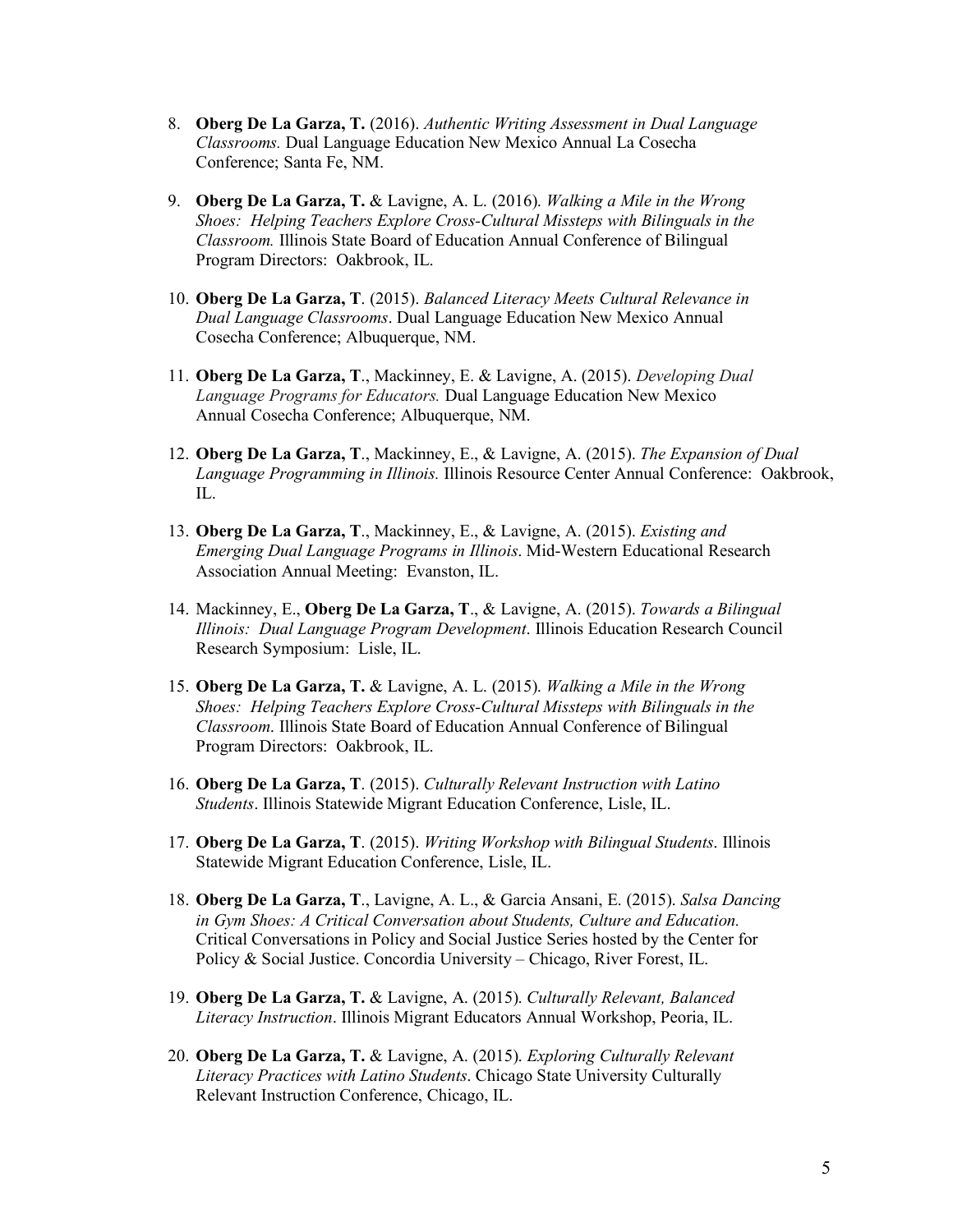- 21. **Oberg De La Garza, T.** (2014). *Low Risk - High Impact Literacy Instruction with Latino Students*. Illinois Reading Council Annual Conference, Springfield, IL.
- 22. **Oberg De La Garza, T.** & Lavigne, A. (2014). C*ulturally Responsive Teaching and Texts to Authentically Engage Latino Students in Mainstream and Bilingual Classrooms*. National Association for Multicultural Education; Tuscon, Arizona.
- 23. **Oberg De La Garza**, T., Roberts, A., & Lavigne, A. (2013) *Cross-Cultural Relationships: Fostering belonging and achievement of Latino students in U.S. schools*. World Education Research Association XII National Congress for Education Research; Guanajuato, Mexico.
- 24. Roberts, A., Lavigne, A. & **Oberg De La Garza, T**. (2013). *Care and Culture: Supporting Latino success through teacher-student relationships*. Society for Psychological Anthropology Annual Meeting San Diego, CA.
- 25. **Oberg De La Garza, T**. (2013). *Connecting Latino Reading with Text and Strategy*. Illinois Reading Council Annual Conference, Springfield, IL.
- 26. **Oberg De La Garza, T**. (2012). *Using Culturally Relevant Literature with Latino Students to Teach Comprehension, Vocabulary and Writing Strategies*. International Reading Association Annual Conference, Chicago, IL.
- 27. **Oberg De La Garza, T**., Lavigne, A., & Roberts, A. (2012). *Do Teachers Effectively Communicate Care for Latino Students?* Illinois Association of Teacher Educators Annual Conference, Lisle, IL.
- 28. Roberts, A., Lavigne, A., & **Oberg De La Garza, T.** (2012). *Care and Culture: Supporting Latino success through teacher-student relationships*. Midwest Educational Research Association Conference, Evanston, IL.
- 29. **Oberg De La Garza, T**. & Ostry, R. J., (2011). *International Professional Development Program: Madrid science educators' experience in Chicago. International Conference of* Education, Research and Innovation International Conference, Madrid, Spain.
- 30. **Oberg De La Garza, T**. (2011). *Exposing the Barriers of Latinos' Access to Literacy and Addressing Change through Community Partnerships*. National Association for Multicultural Education, Chicago, IL.
- 31. **Oberg De La Garza, T.** (2011). *Using Photovoice Methodology to Explore Latinos' Access to Literacy.* Paper accepted to the American Educational Research Association Annual Meeting, New Orleans, LA.
- 32. **Oberg De La Garza, T.** (2011). *Tailoring Professional Development to Foster Research-Based Instructional Practice in Urban Schools.* Paper accepted to the American Educational Research Association Annual Meeting, New Orleans, LA.
- 33. **Oberg De La Garza, T.** (2011). *Exploring the Barriers of Latinos' Access to Literacy and Addressing Change through Community Partnerships.* International Association for Research on Service Learning and Community Engagement International Conference, Chicago, IL.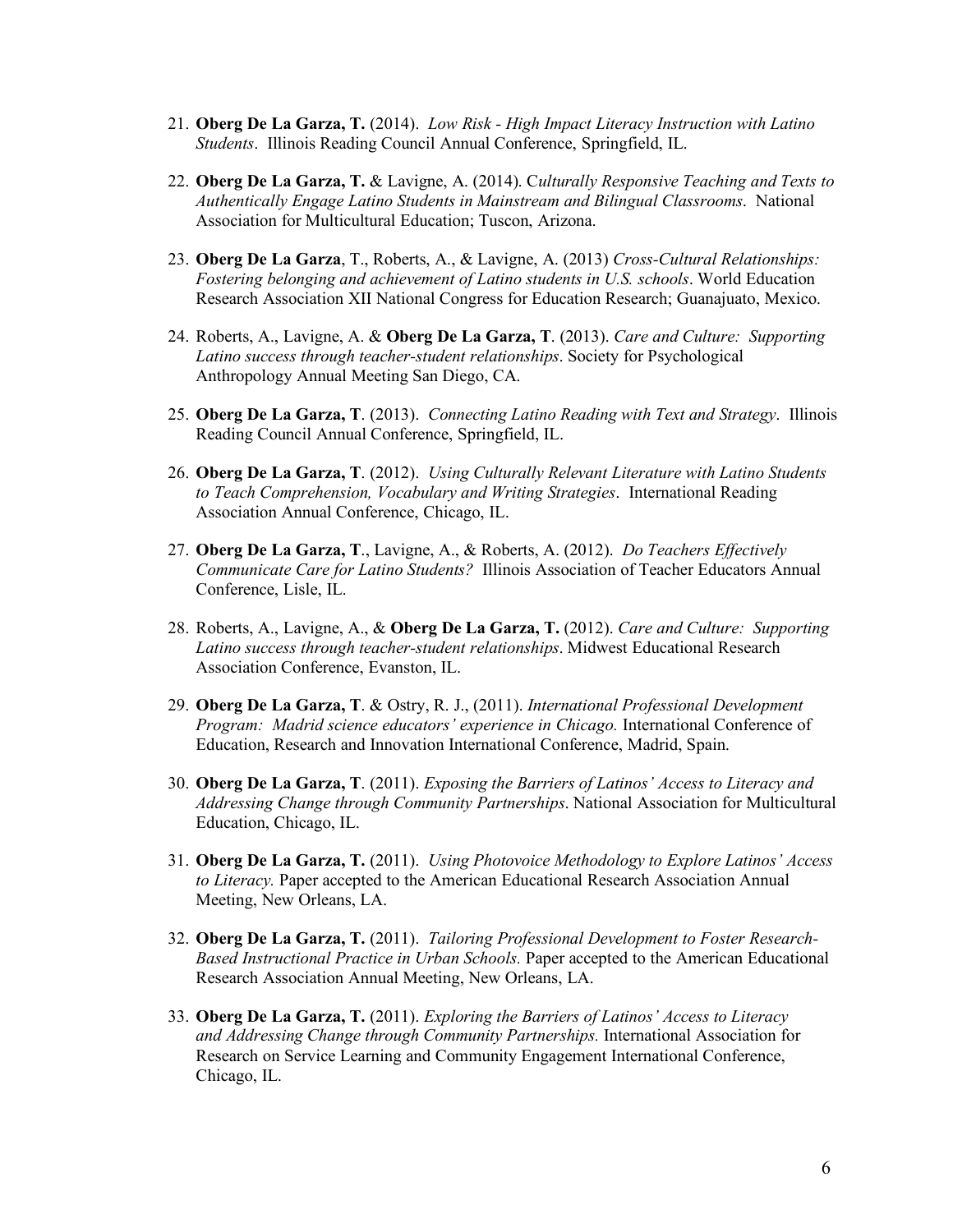- 34. **Oberg De La Garza, T**. (2011). *Cultural and Economic Divides of Literacy Access: Addressing barriers and advocating change.* International Conference on Diversity in Organizations, Communities and Nations Annual Conference, Cape Town, South Africa.
- 35. **Oberg De La Garza, T.** (2010). *Research and design: Negotiating paradigms and theories in design service learning research for teacher education.* International Center for Service Learning in Teacher Education Annual Conference, Indianapolis, IN.
- 36. **Oberg De La Garza, T**. (2010). *Engaged Scholarship: Exploring One University Partnership WITH a Community Organization.* National Network for Educational Renewal Annual Conference, Normal, IL.
- 37. **Oberg De La Garza, T.** (2009). *From strategy to powerful framework: Transforming instruction to scaffold student comprehension.* International Reading Association (IRA) Annual Conference, Phoenix, Arizona.
- 38. **Oberg De La Garza, T.** (2009). *Professional Development and Literacy Coaching: Fostering teachers' deep understanding.* National Reading Conference (NRC) Annual Conference, Albuquerque, New Mexico.
- 39. **Oberg De La Garza, T.** (2008). *From strategy to powerful framework: Enhancing QAR instructional practice to scaffold student comprehension in reading.* International Reading Association (IRA) World Congress, San Jose, Costa Rica.
- 40. **Oberg De La Garza, T.** (2008). *Guided reading and reading achievement.* Lutheran Education Association Triennial Convocation, Minneapolis, MN.
- 41. **Oberg De La Garza, T.** & Graf, J. (2008). *Beyond Dick and Jane: Research-based instructional practices.* Lutheran Education Association Triennial Convocation, Minneapolis, MN.
- 42. **Oberg De La Garza, T.** (2007). *Long term QAR coherence: Effects on student achievement in reading comprehension.* International Reading Association (IRA) Annual Conference, Toronto, Canada.
- 43. **Oberg De La Garza, T.** & Geiseman, A. (2007). *Using Question-Answer-Relationship to improve reading comprehension.* Illinois Reading Council - West Suburban Reading Conference, River Forest, IL.
- 44. **Oberg De La Garza, T.** (2006). *Increasing reading comprehension through connections and questions.* National Council of Teachers of English Annual Conference, Nashville, TN.
- 45. **Oberg De La Garza, T.** (2006). *Question Answer Relationship: Increasing comprehension across grades and content areas.* College Reading Association Annual Conference, Pittsburg, PA.
- 46. **Oberg De La Garza, T.** (2006). *Using QAR to increase student reading comprehension.* Chicagoland Lutheran Education Foundation Networking Conference, Melrose Park, IL.
- 47. **Oberg De La Garza, T.** (2006). *QAR and reading comprehension*. Illinois Reading Council - West Suburban Annual Reading Conference, River Forest, IL.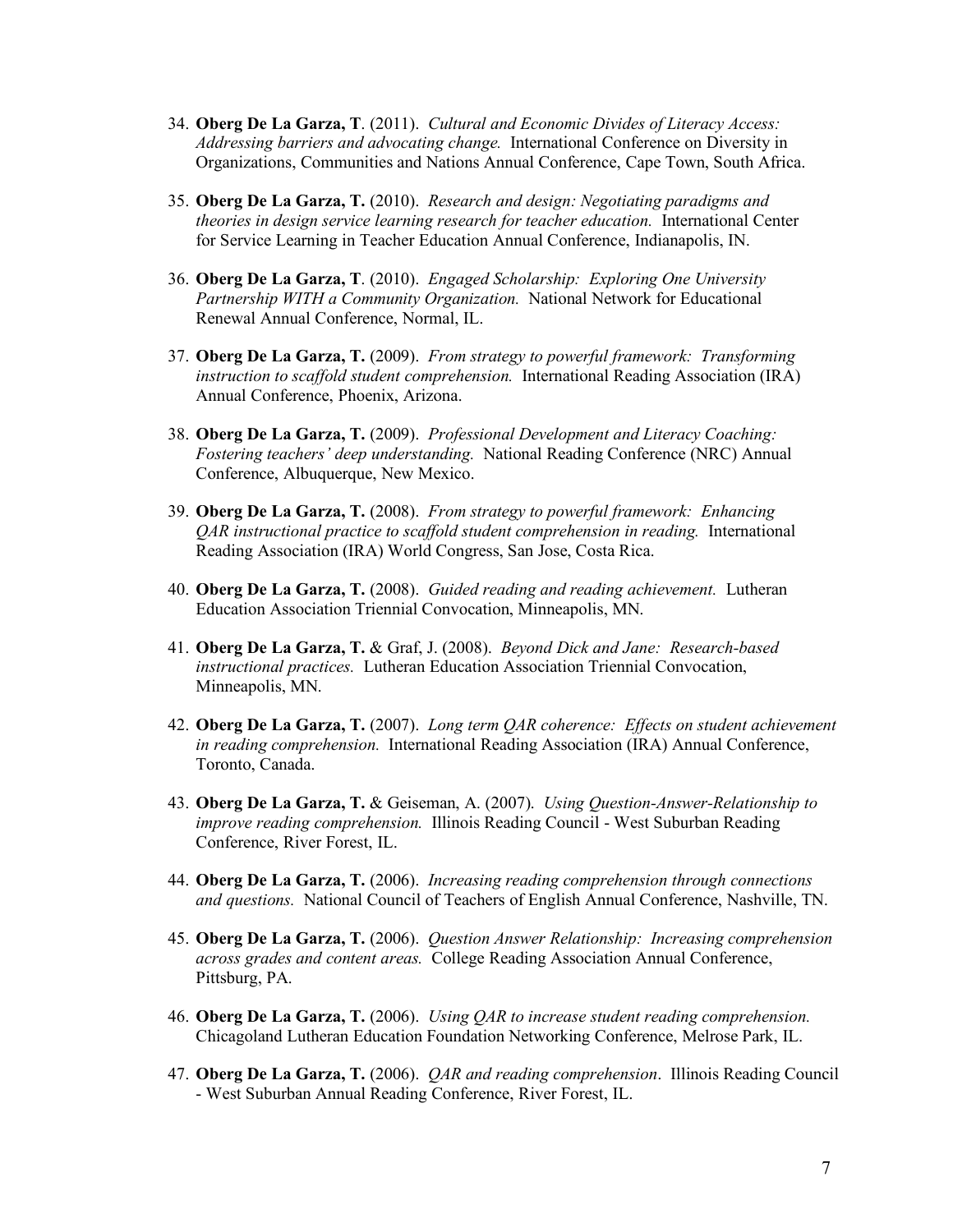- 48. **Oberg De La Garza, T.** (2005). *Literacy Assessment*. Concordia University Literacy Conference, Chicago, IL.
- 49. **Oberg De La Garza, T.** & Perrin, G. (2001). Magical Literature. Illinois Reading Council Annual Conference, Springfield, IL.
- 50. **Oberg De La Garza, T.** (1999). *Classroom Publishing Company*. Illinois Education Association Annual Conference, Chicago, IL.

# **KEYNOTE ADDRESSES**

- 1. **Oberg De La Garza, T.** (2015). *Engaging the Mind, Body and Spirit of Culturally Diverse Students*. Keynote address given at the Fall Faculty Retreat at Concordia University, River Forest, IL.
- 2. **Oberg De La Garza, T.** (2007). *Balance in Education.* Keynote address given at the Northern Illinois District Annual Conference, River Grove, IL.
- 3. **Oberg De La Garza, T**. (2004). *Building Literacy Leadership Teams*. Keynote address given at Northeastern Illinois University's Chicago Teacher Center Retreat, St. Charles, IL.
- 4. **Oberg De La Garza, T.** (2004). *Focus on Illinois Standardized Assessment Tests – Reading*. Keynote address given at Advanced Strategies for Professional Development Annual Conference, Elmwood Park, IL.
- 5. **Oberg De La Garza, T.** (2003). *Literacy Action Research*. Keynote address at the Chicago Public Schools Intra-School Showcase of Literacy Instructional Methodology, Chicago, IL.

## **INVITED PRESENTATIONS**

- 1. Peterson, K. & **Oberg De La Garza, T.** (2015). *How I Think I Look: Unexplored Perspectives of Diversity*. Cove Engaging Diversity Workshop, Northbrook, IL.
- 2. **Oberg De La Garza, T.,** Lavigne, A., Garcia Ansani, E. (2015). *Salsa Dancing in Gym Shoes: A Critical Conversation about Students, Culture, and Education.* Critical Conversations in policy and Social Justice; Center for Policy & Social Justice. River Forest, IL.
- 3. **Oberg De La Garza, T.** (2012*). Increasing Latinas' Access to Literacy and Power.*  Dare to Dream Latinas' Conference: Elmhurst, IL
- 4. Policastro, M., McTague, B., & **Oberg De La Garza, T.** (2012). *Exploring Student Engagement: What are students telling us about the indicators for successful teaching and learning?* Roosevelt University Mini-Conference on Teaching, April 2012. Chicago, Illinois.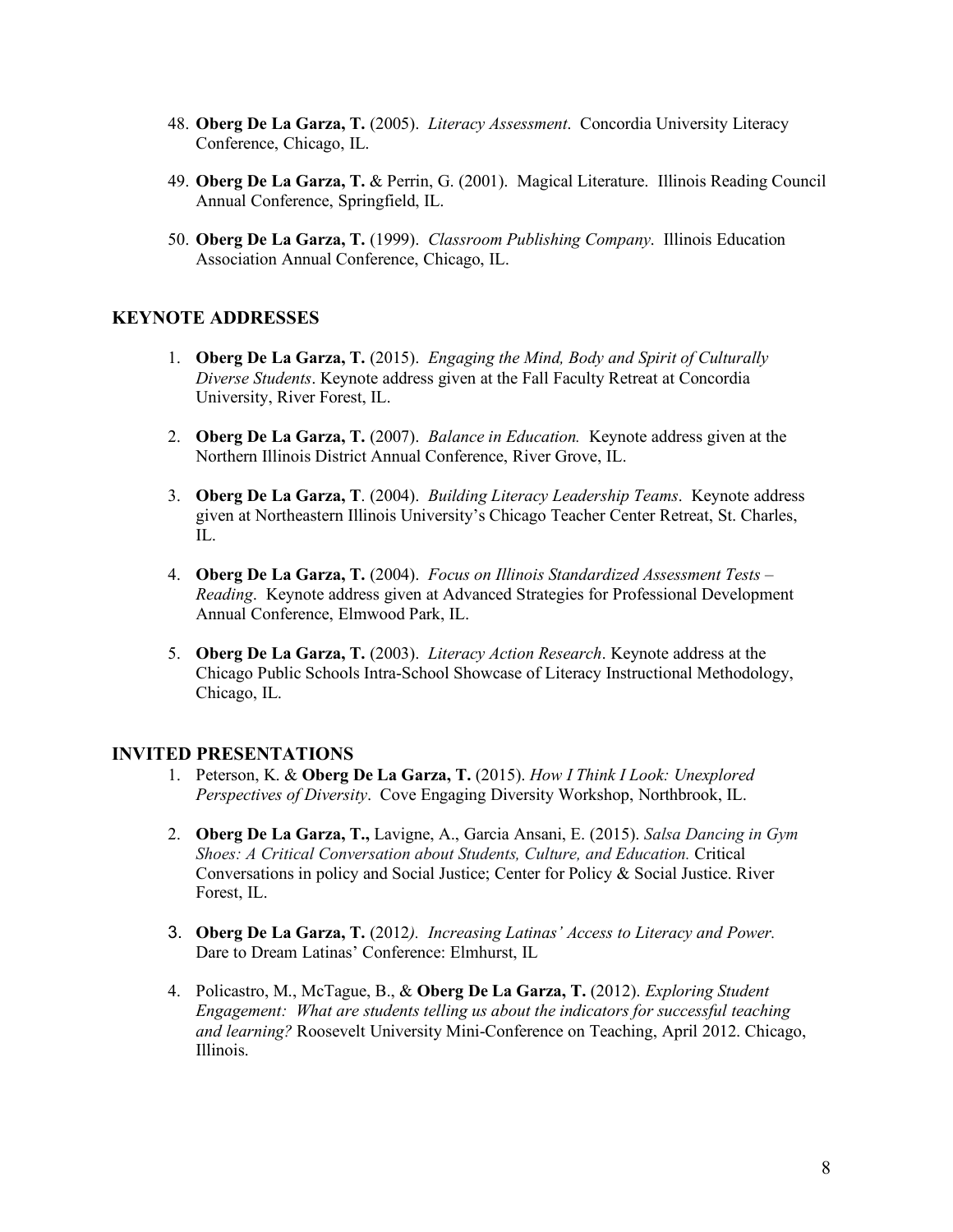- 5. **Oberg De La Garza, T.** (2012*). Latinas' Access to Literacy and Power.* American Association of University Women Waukegan Area Focus on Education Meeting: Libertyville, IL
- 6. **Oberg De La Garza, T.** & Martinez, Y. (2012). *Engaging Latino Students Using Best Practice Instructional Methodology.* Scholar activist Fellowship & Transformational Learning Celebration, Roosevelt University, Chicago, IL.
- 7. **Oberg De La Garza, T.** (2011*). Understanding the Literacy Opportunities for Latinas.* American Association of University Women Chicago Fellows Scholars' Meeting: Chicago, IL
- 8. **Oberg De La Garza, T.** (2011*). Capturing and Dismantling Barriers of Latina Students' Access to Literacy and Power.* American Association of University Women Chicago Fellows Annual Meeting: Chicago, IL
- 9. **Oberg De La Garza, T.** (2011). *Literacy Access for Latinas*. American Association of University Women Branch Meeting: Riverside, IL.
- 10. **Oberg De La Garza, T.** (2010). *Resources Universities Can Provide to Support Community Organizations.* Cradle to College Pipeline Summit, Roosevelt University, Chicago, IL.
- 11. **Oberg De La Garza, T.** (2010). *Best Practices: Student Engagement and Communication*. Online Teaching Forum, Roosevelt University, Chicago, IL.
- 12. **Oberg De La Garza, T.** (2010). *Comprehension Strategies to improve Student Achievement*. Office of Catholic Schools Professional Development Convention, Wilmette, IL.
- 13. **Oberg De La Garza, T.** (2008). *Questioning to Extend Comprehension*. Chicagoland Lutheran Educational Foundation Annual Networking Conference, Melrose Park, IL.
- 14. **Oberg De La Garza, T.** (2007). *QAR to Improve Reading Comprehension*. Chicagoland Lutheran Educational Foundation Annual Networking Conference, Melrose Park, IL.
- 15. **Oberg De La Garza, T.** (2007). *Comprehension Instruction.* Northeastern Illinois University Spring Workshop for Student Teachers, Chicago, IL.
- 16. **Oberg De La Garza, T.** (2004). *Focus on standards-based curriculum and instruction.* Northeastern Illinois University Fall Conference for Student Teachers, Chicago, IL.
- 17. **Oberg De La Garza, T.** (2003). *Focus on ISAT – a 3 part series*. Northeastern Illinois University – Chicago Teacher Center, Chicago, IL.
- 18. **Oberg De La Garza, T.** (2003). *QAR reading comprehension strategies..* Northeastern Illinois University Spring Workshop for Student Teachers, Chicago, IL.
- 19. **Oberg, T.** (1996). *Bringing literature to life*. Teacher Summer Institute West Side Technical Institute, Chicago, IL.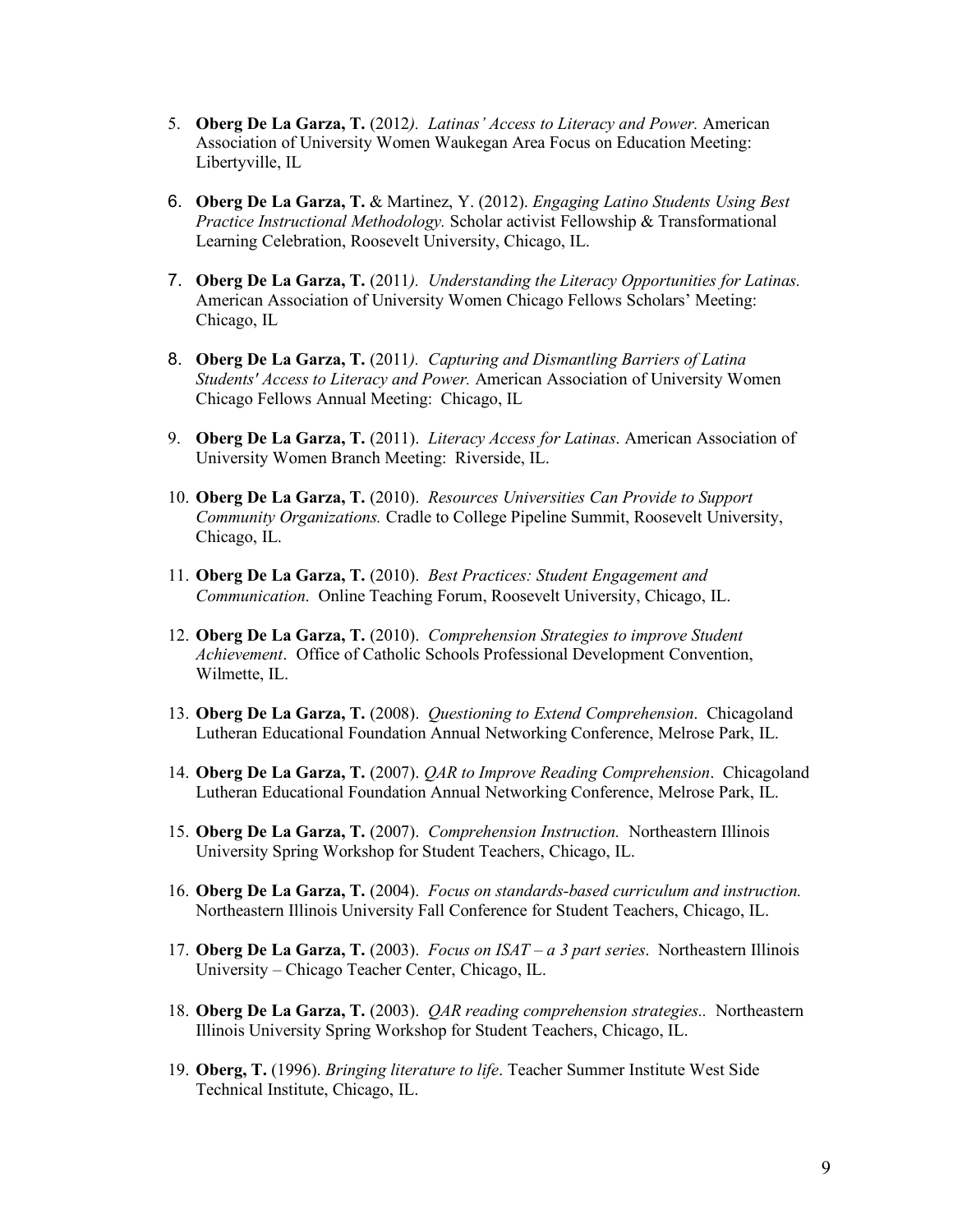20. **Oberg, T.** (1995). *Writer's workshop in the classroom*. Teacher Workshop at Northeastern Illinois University, Chicago, IL.

#### **GRANTS, HONORS, AND AWARDS**

#### **GRANTS - FUNDED**

| 2017 | Co-Principal Investigator (\$2,400,000). National Professional Development Grant -<br>U.S. Department of Education. (with Erin Mackinney)                                    |
|------|------------------------------------------------------------------------------------------------------------------------------------------------------------------------------|
| 2014 | Principal Investigator (\$800). Roosevelt University Faculty Summer Research Grant.                                                                                          |
| 2013 | <b>Principal Investigator (\$3,000).</b> McCormick Tribune Foundation Transformational<br>Service-Learning Grant. Mansfield Institute for Social Justice and Transformation  |
| 2012 | <b>Principal Investigator (\$3,000).</b> McCormick Tribune Foundation Transformational<br>Service-Learning Grant. Mansfield Institute for Social Justice and Transformation  |
| 2011 | <b>Principal Investigator (\$6,000).</b> American Fellowship Publication Grant. American<br>Association for University Women.                                                |
| 2011 | Principal Investigator (\$3,410). McCormick Tribune Foundation Transformational<br>Service-Learning Grant. Mansfield Institute for Social Justice and Transformation.        |
| 2011 | Principal Investigator (\$750). Roosevelt University Faculty Summer Research Grant.                                                                                          |
| 2010 | <b>Principal Investigator (\$3,000).</b> McCormick Tribune Foundation Transformational<br>Service-Learning Grant. Mansfield Institute for Social Justice and Transformation. |
| 2010 | <b>Principal Investigator (\$1,500).</b> Roosevelt University Faculty Summer Research.                                                                                       |
|      |                                                                                                                                                                              |

#### **GRANTS - NOT FUNDED**

- 2015 **Co-Principal Investigator (\$49,437).** *Exploring the characteristics and outcomes of Saturday language schools.* Spencer Foundation Small Research Grants. (with Lavigne, A.L., Mackinney, E., Maly, M., & Hilvers, J.)
- 2013 **Co-Principal Investigator (\$24,881).** *Care across cultures: Supporting Latino success in schools*. William T. Grant Foundation Officers' Grant (with Lavigne, A. L., & Roberts, A.)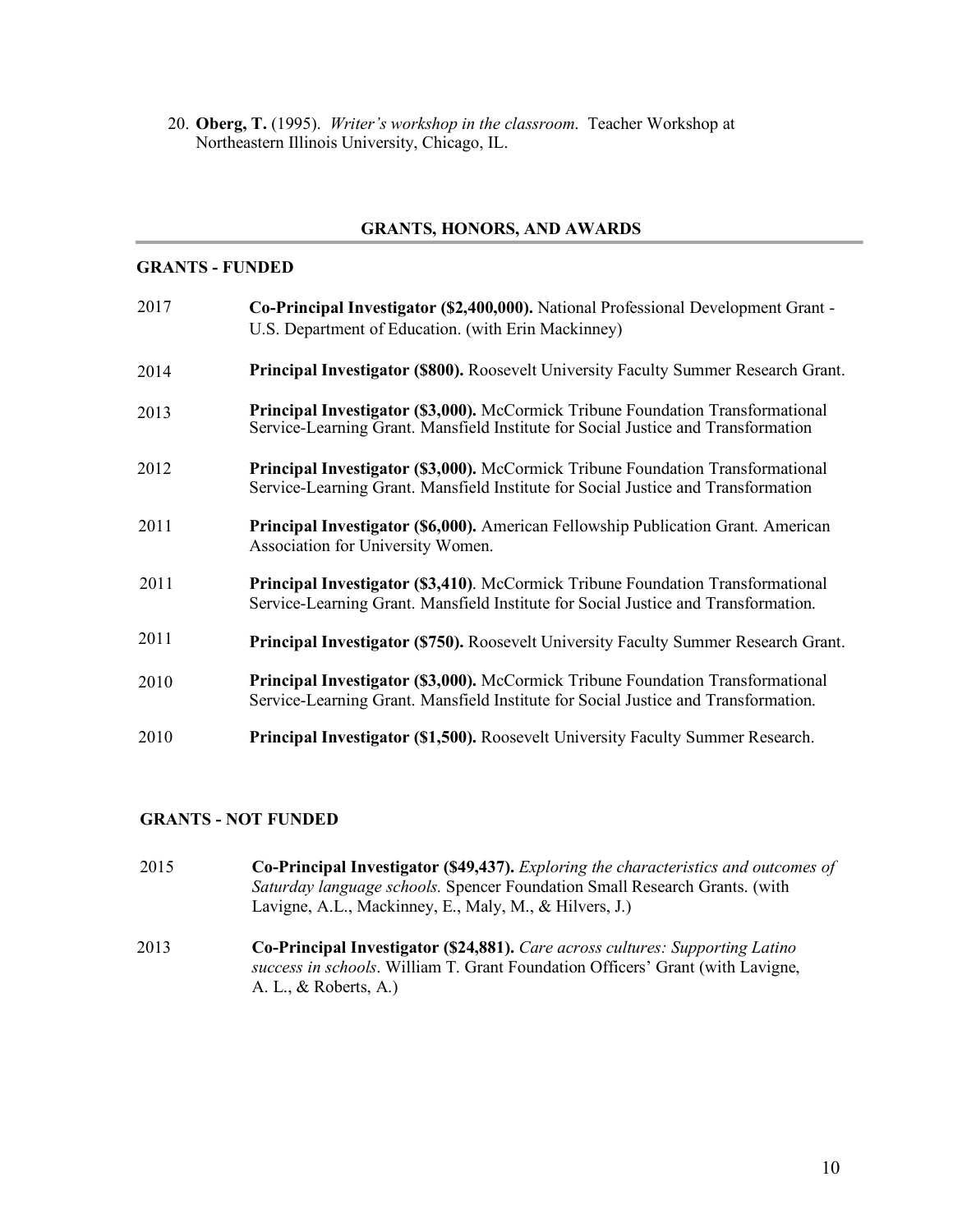## **COURSES TAUGHT**

## **ROOSEVELT UNIVERSITY**

| <b>ACP 250</b>      | Academic Communities of Practice: Language & Culture                   |
|---------------------|------------------------------------------------------------------------|
| <b>DLTL 400</b>     | Spanish Language and Latino Culture for Educators                      |
| <b>DLTL 447</b>     | Foundations of Bilingual and Dual Language Education                   |
| <b>DLTL 449</b>     | <b>Evaluating Bilingual Student Learning</b>                           |
| <b>DLTL 470</b>     | Practicum Dual Language & Teacher Leadership                           |
| <b>EDUC 201</b>     | Language and Culture in Education                                      |
| <b>ELED 291</b>     | Academic Communities of Practice: Language & Culture                   |
| <b>ELED 327</b>     | Methods of Teaching Social Studies in the Elementary and Middle School |
| <b>READ 320</b>     | Teaching Reading in the Elementary School                              |
| READ 323            | Teaching Language Arts and Children's Literature                       |
| READ 339            | Young Adult Literature                                                 |
| READ 363            | Teaching Language in Literacy Content Areas                            |
| READ <sub>420</sub> | Teaching Reading in the Elementary School                              |
| READ <sub>432</sub> | Strategies and Materials for Teaching Reading, Writing and Language    |
| READ <sub>435</sub> | Approaches to teaching literacy to the learning disabled               |
| READ <sub>437</sub> | Principles and Practices in Literacy Assessment                        |
| READ <sub>439</sub> | Young Adult Literature                                                 |
| READ <sub>458</sub> | Linguistics for ESL Teachers                                           |
| READ <sub>463</sub> | Teaching Language in Literacy Content Areas                            |
| READ <sub>468</sub> | Foundations of Bilingual and ESL Education                             |
| READ <sub>473</sub> | Assessment of Bilingual Students                                       |
| READ <sub>474</sub> | Methods and Materials for Teaching Bilingual Students                  |

# **UNIVERSITY OF ILLINOIS AT CHICAGO**

- CI 340 Teaching Language and Literacy I<br>CI 341 Teaching Language and Literacy II
- Teaching Language and Literacy II
- CI 450 Student Teaching I
- CI 451 Student Teaching II
- CI 503 Advanced Foundations of Literacy Instruction
- CI 527 Reading Specialists as Literacy Leaders

# **CONCORDIA UNIVERSITY CHICAGO**

- EDU 4910 Student Teaching: early childhood education
- EDU 4920 Student Teaching: elementary education
- EDU 6200 Beginning Reading Instruction
- EDU 6210 Studies in Elementary Reading Instruction
- EDU 6211 Studies in Literacy Instruction
- EDU 6225 Diagnosis of Reading Difficulties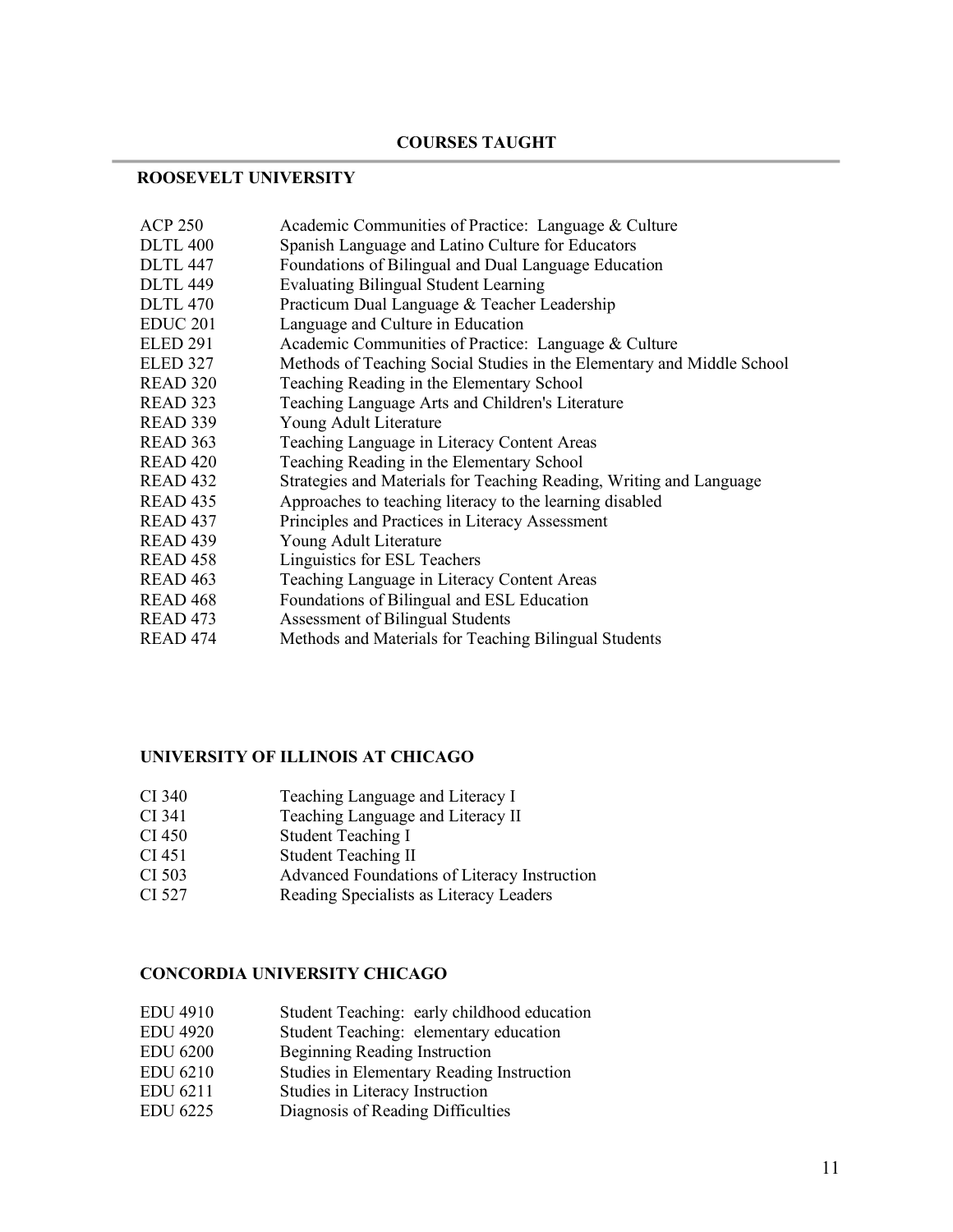| <b>EDU 6226</b> | Remediation of Reading                |
|-----------------|---------------------------------------|
| <b>EDU 6295</b> | Practicum in Reading                  |
| <b>EDU 6296</b> | Practicum II in Remedial Reading      |
| <b>EDU 6300</b> | Research in Child Literature          |
| <b>EDU 6922</b> | Student Teaching: secondary education |
| <b>EDU 6982</b> | Practicum in Professional Development |
|                 |                                       |

#### **NORTHEASTERN ILLINOIS UNIVERSITY**

| ELED 302 | Methods of Teaching Language Arts  |
|----------|------------------------------------|
| ELED 304 | Methods of Teaching Social Studies |
| ELED 306 | Methods of Teaching Reading        |

#### **SERVICE**

#### **ROOSEVELT UNIVERSITY**

- 2019 Search Committee Teacher Leadership Clinical Faculty
- 2018-2020 Faculty Tenure Review Committee Chair
- 2015-2020 Faculty Issues Committee Member
- 2015-2018 Teacher Preparation Program Committee Member
- 2014-2016 Dual Language Teacher Leadership Program Development Committee Chair
- 2009-2019 ESL/Bilingual Endorsement Coordinator and Advisor
- 2012-2018 Reading Program Improvement Plan LOOP Leader
- 2010-2015 Co-Founder of faculty writing collaborative Write NOW!
- 2010-2016 Board Member of Mansfield Institute for Social Justice and Transformation Advisory Board
- 2014 Search Committee Chair ESL/Bilingual Tenure Track Position
- 2013-2015 College of Education Continuous Improvement Committee Member
- 2010-2012 Technology and Learning Committee Member
- 2012-2013 Technology and Learning Committee Chair
- 2012-2013 Literacy Advisor for Mansfield Institute's Juvenile Detention Center Service Learning Project
- 2009-2012 Elected Secretary College Council
- 2010-2012 Elected College of Education Senator University Senate
- 2011 Search Committee Member Special Education Tenure Track Position
- 2009-2010 Committee Member Field Service Committee
- 2009-2010 Committee Member Service Learning Committee